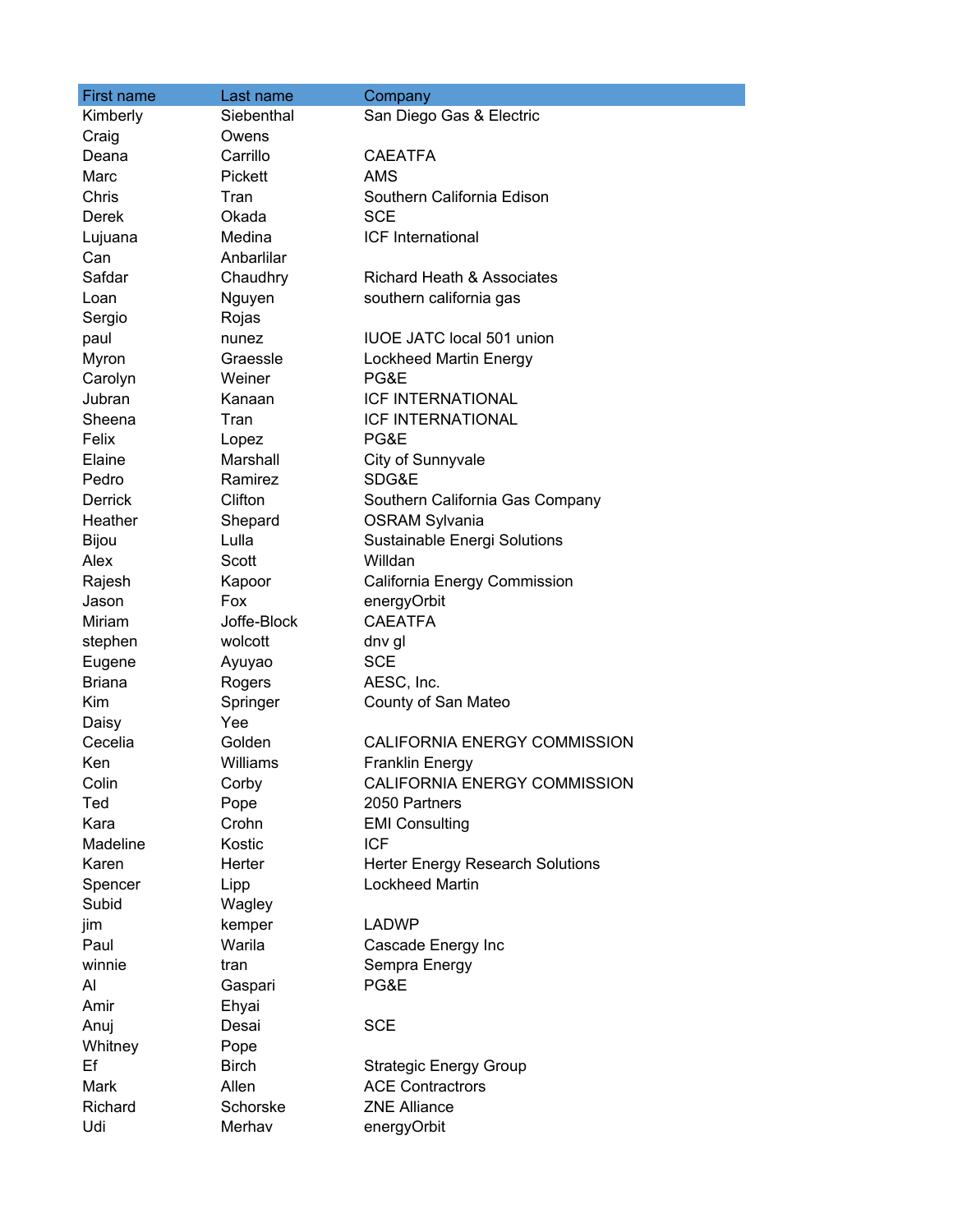| Daniel          | Degu             |                                               |
|-----------------|------------------|-----------------------------------------------|
| Jonathan        | <b>Budner</b>    | <b>Budner Consulting</b>                      |
| Michelle        | Thomas           | <b>SCE</b>                                    |
| gleidson        | ribeiro          | <b>SEI</b>                                    |
| <b>Nicholas</b> | Snyder           | Nicholas Snyder Consulting                    |
| Rochelle        | Thomas           | San Joaquin Valley Clean Energy Organization  |
| Elizabeth       | Lowe             | <b>Barakat Consulting</b>                     |
| Laurel          | Lees             | County of San Diego                           |
| Alice           | Stover           | <b>MCE</b>                                    |
| <b>Barbara</b>  | <b>Barkovich</b> | Barkovich & Yap, inc.                         |
| <b>Beckie</b>   | Menten           | <b>MCE</b>                                    |
| Carol           | Yin              | Yinsight, Inc.                                |
| Caroline        | Chen             | <b>StatWizards LLC</b>                        |
| Cynthia         | Mitchell         | <b>TURN</b> consultant                        |
| Darren          | Hanway           | <b>SCG</b>                                    |
| Elizabeth       | <b>Baires</b>    | <b>SoCalGas</b>                               |
| Floyd           | Keneipp          | <b>Tierra Resource Consultants</b>            |
| George          | Odero            | Energywise Engineering & Technical Consulting |
| Jeff            | Hirsch           | James J Hirsch & Associates                   |
| Justin          | LeVeque          | City of San Jose                              |
| Kay             | Hardy            | <b>CPUC</b>                                   |
| Lara            | Ettenson         | <b>NRDC</b>                                   |
| Margie          | Gardner          | CA Energy Efficiency Industry Council         |
| Mark            | Hervey           | SOUTHERN CALIFORNIA GAS COMPANY               |
| Michael         | Nguyen           | The Energy Coalition                          |
| <b>Nick</b>     | <b>Brod</b>      | <b>CLEAResult</b>                             |
| Rafael          | Friedmann        | PG&E                                          |
| Robert          | <b>KASMAN</b>    | <b>PGE</b>                                    |
| Thomas          | Enslow           | ADAMS BROADWELL JOSEPH & CARDOZO              |
| Cody            | Coeckelenbergh   | Lincus, Inc.                                  |
| Shannon         | Cheng            | PG&E                                          |
| Meghan          | Dewey            | PG&E                                          |
| Matt            | Evans            | <b>SCE</b>                                    |
| <b>Brandi</b>   | Turner           | SDG&E                                         |
| Michelle        | Costello         | SDG&E                                         |
| Rola            | Halawanji        | The Energy Coalition                          |
| Renee           | Yarmy            | Port of San Diego                             |
| shaun           | dentice          | <b>CLEAResult Consulting Inc.</b>             |
| Jay             | Luboff           | Navigant                                      |
| Amy             | Reardon          | CALIFORNIA PUBLIC UTILITIES COMMISSION        |
| Richard         | Sperberg         | Onsite Energy Corp.                           |
| Heather         | Swan             | City of Lancaster                             |
| Tracy           | Sato             | City of Anaheim, Public Utilities Department  |
| Benjamin        | Peters           | Correlate Inc.                                |
| Victoria        | <b>Bloise</b>    | Ecova                                         |
| Richard         | Jett             | <b>ICF</b>                                    |
| Conrad          | Newberry         | Opterra Energy                                |
| Lou             | Jacobson         | Redwood Coast Energy Authority                |
| Patsy           | Dugger           | CB&I                                          |
| Yang            | Hu               | CB&I                                          |
|                 |                  |                                               |
| Ty              | Peck             | <b>Honeywell Smart Grid Solutions</b>         |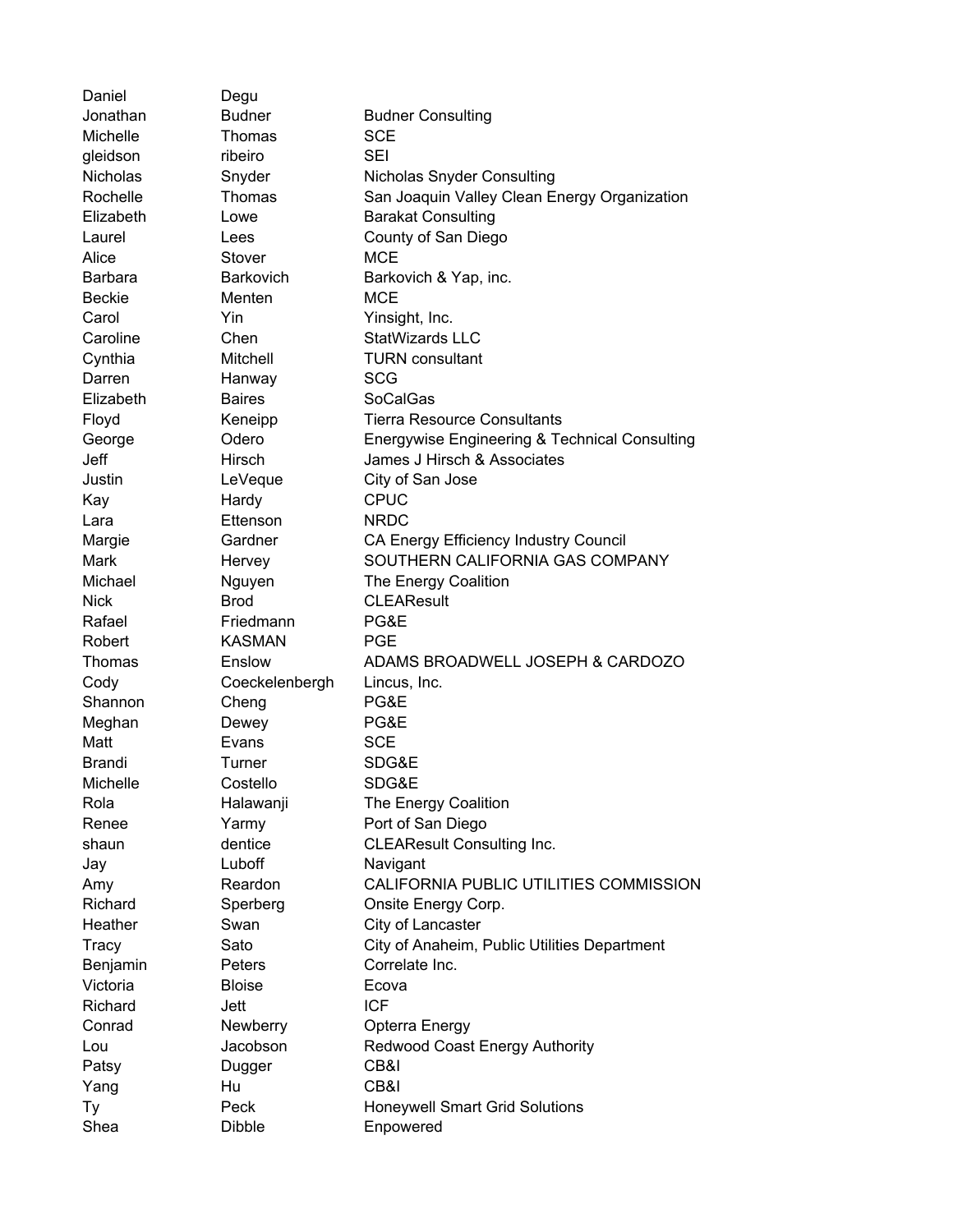Mark Reedy ENERNOC, INC. Mushtaq Ahmad Nexant, Inc. Paul David TRC Energy Services Troy **Hartmann** Pacific Energy Service & Facilities, inc Kenneth Moore TEAA, Inc Dan Sperber Ron Sugimoto SoCalGas Stephen Rickert California Public Utilities Commission Jonathon Stage Newcomb Anderson McCormick Kelly Seeger Philips Lighting Jim Reese California Manufacturing Technology Consulting Glenda **Towns** SOCALGAS Milena Usabiaga Nexant, Inc. Andrew Bevington PG&E Jennifer Holmes EMI Consulting Dave Intner SCE Marco Terruzzin Electro Power Systems Inc Christine Baginski ASWB Engineering Michelle Vigen CA Efficiency + Demand Management Council Bruce Ray Ray Johns Manville Dan Brown Cascade Energy Matt Henkelmann FESS Energy, Inc. Jeff Schlegel Corey Grace Resource Innovations Kay Worthington DNV GL Energy Services Inc Deborah **Elliott** Napa County Brent Locke EnerGtech Experts Amy Barr **Bandal** PG&E Sophia **Hartkopf** TRC Energy Services Narcisa **Untal** County of Solano Chris Walker CAL SMACNA Robert Brunn SCE Michael Callahan MCE Tyler Costa ALD, INC. Shawn Fife SCG Skanda Ramesh Capgemini Margaret Bruce **Example 20** Local Government Commission Richard Lord Carrier Rebecca Eaton ICF Alok Singh Andrea Altmann Ellen **Zuckerman** Schlegel & Associates Matthew Skolnik Los Angeles County Office of Sustainability Alice Liddell Bryan Jungers E Source Joseph Button Association of Monterey Bay Area Governments Don Tanaka So.Cal.Pipe District Council 16 (UA) Kenneth Smokoska Elisabeth Russell AMBAG CC Co-Chairs CC Facilitator Jeremy **Kraft** EMI Consulting